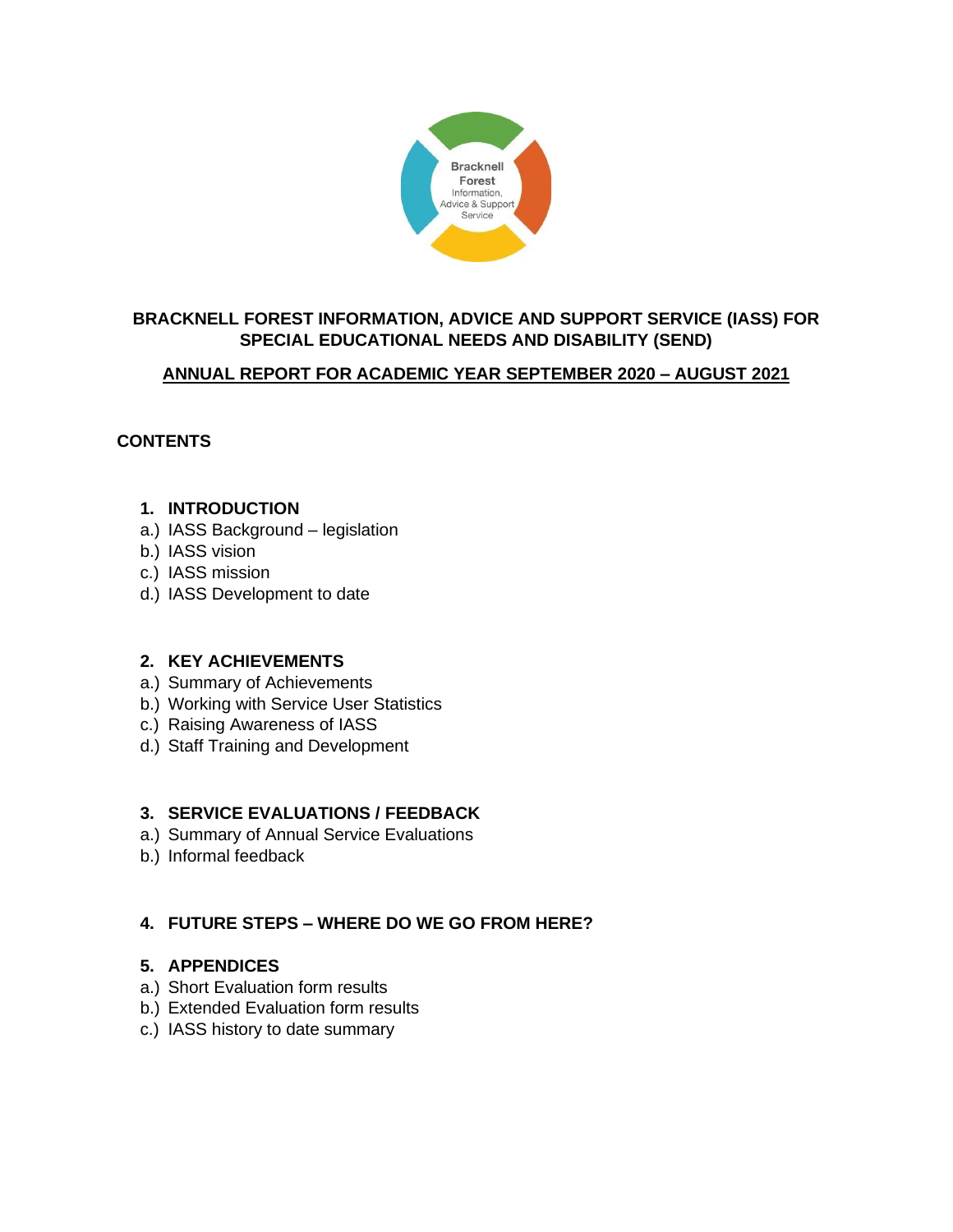## **1. INTRODUCTION**

## **a.) Background – Legislation**

The Children and Families Act 2014 Sections 19 (c), 26 (3), 32 and 49 places a statutory duty on Local Authorities to provide impartial information, advice and support (IAS) for children, young people and parent/carers (C, YP & P/C) regarding Special Educational Needs and Disability (SEND) across education, health and social care relating to C & YP's educational outcomes.

The Special Educational Needs and Disability Code of Practice 0-25 years sets an expectation that C, YP & P/C should be involved in the identification, assessment and decision making about the provision to meet special educational needs and/or disabilities.

Access to free, accurate and impartial information and support promotes effective partnership working and recognises the importance of the active involvement of C, YP & P/C in decisions about special educational provision.

The Children and Families Act 2014 and the revised SEND Code of Practice are intended to strengthen the participation of C, YP & P/C. The National IASS network provides a national quality framework with a set of Quality Standards, endorsed by the Department for Education to support the statutory provision of impartial information, advice and support as set out in the legislation and associated guidance. The National IASS network have since produced minimum standards which have also been endorsed by the Department of Education.

## **b.) IASS Vision**

We believe that children, young people and their parents or carers should be involved in the identification, assessment and decision making about provision to meet special educational needs and disability (SEND). Also, that access to free, accurate and impartial information, advice and support, promotes effective partnership working and recognises the importance of the active involvement of children, young people and parents/carers in decisions about special educational provision. Therefore, our vision is that every child and young person in Bracknell Forest with SEND and their parents/carers are aware of our service, understand what we do and know how to contact us. We seek to engage as much as possible with children and young people themselves (as well as parents or carers). Our goal is to always provide timely high quality information, advice and support which is accessible to all. We want all service users to feel empowered with relevant information, advice and support, enabling them to make informed decisions. We aim to make continual improvements to our service though analysing service user feedback and reflecting on best practice.

## **c.) IASS Mission**

We provide information, advice and support to children and young people and their parents/carers about matters relating to SEND, including matters relating to health and social care. We provide a free and confidential service which is run at arms-length from the Local Authority and Clinical Commissioning Groups.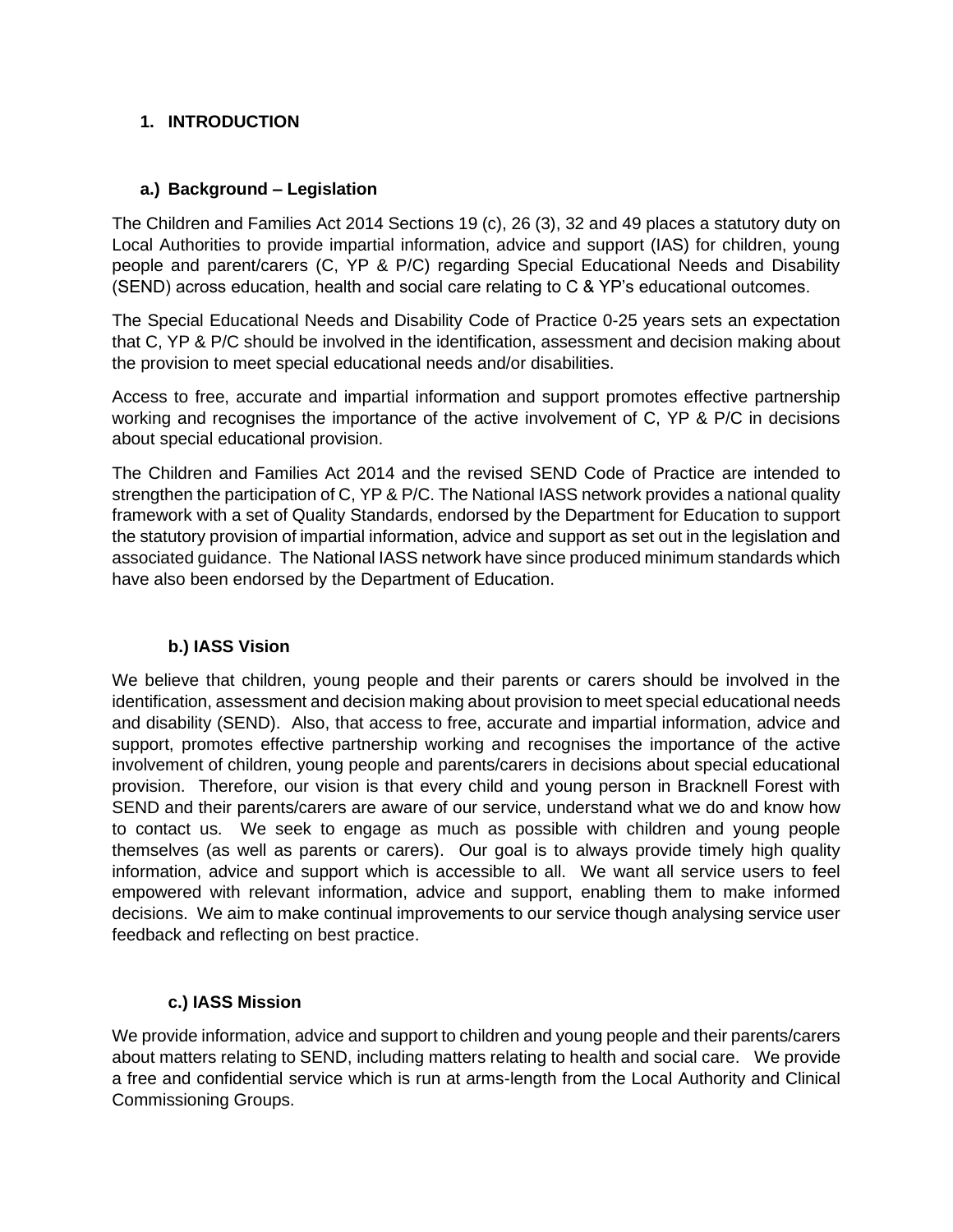We work to the IASS quality standards and IASS minimum standards. We review our service regularly to ensure compliance with these standards and seek regular service user feedback which we analyse and make service improvements accordingly.

## **KEY ACHIEVEMENTS THIS YEAR**

#### **a) Summary of Achievements**

This year, we have focused on ensuring that we continue to provide a high-quality service, comply with the minimum standards and complete the tasks set in our task order with the Council for Disabled Children. Some key achievements have been

- **Expanding the work of our Child / Young person (C/YP) officer:** Since her employment in September 2019, she has taken many steps to raise awareness of the service among children and young people. Also developing her leaflet and postcard and other resources after seeking input from CYP. This academic year she has worked with more children and young people than last year, enabling more CYP to express their views to contribute to SEN support meetings, EHC plans, mediations and tribunal appeals.
- **Continuing termly steering group meetings:** From February 2020, we finalised a Service Level Agreement and agreed joint funding between education, health and social care. We have prepared terms of reference and set up and held termly steering group meetings with key members from education, health and social care. We have sent the minutes round and our monthly reports. These meetings have been useful to raise awareness of our service and to seek ways to improve our service. They have also enabled us to have closer links with health and social care, attending East Berkshire SEND meetings and Dynamic Support meetings.
- **Continuing to improve the website:** In March 2020, we set up our own stand-alone website in compliance with the minimum standards and the requirements set out in our task order. This is fully stocked with fact sheets, video clips and other helpful information. We have sought feedback on the website via parent and CYP questionnaires and through a survey sent to professionals. We have been able to make continual amendments to the website to increase accessibility as a result of feedback.
- **Working with volunteers:** Last academic year, we started a volunteer project and now have volunteers who support the service by raising awareness of the service, providing peer to peer support and admin help and helping us to prepare a fact sheet on transport. We have also prepared fact sheets on Preparing for Adulthood and Selecting Schools, health and medical conditions, tribunals and social care and plan to produce more. These steps take the pressure off the existing helpline and email service and enable us to get back to service users more quickly.
- **Starting a Facebook page:** We prepared a business case to have our own Facebook page and followed up with detailed information about our requirements and the need to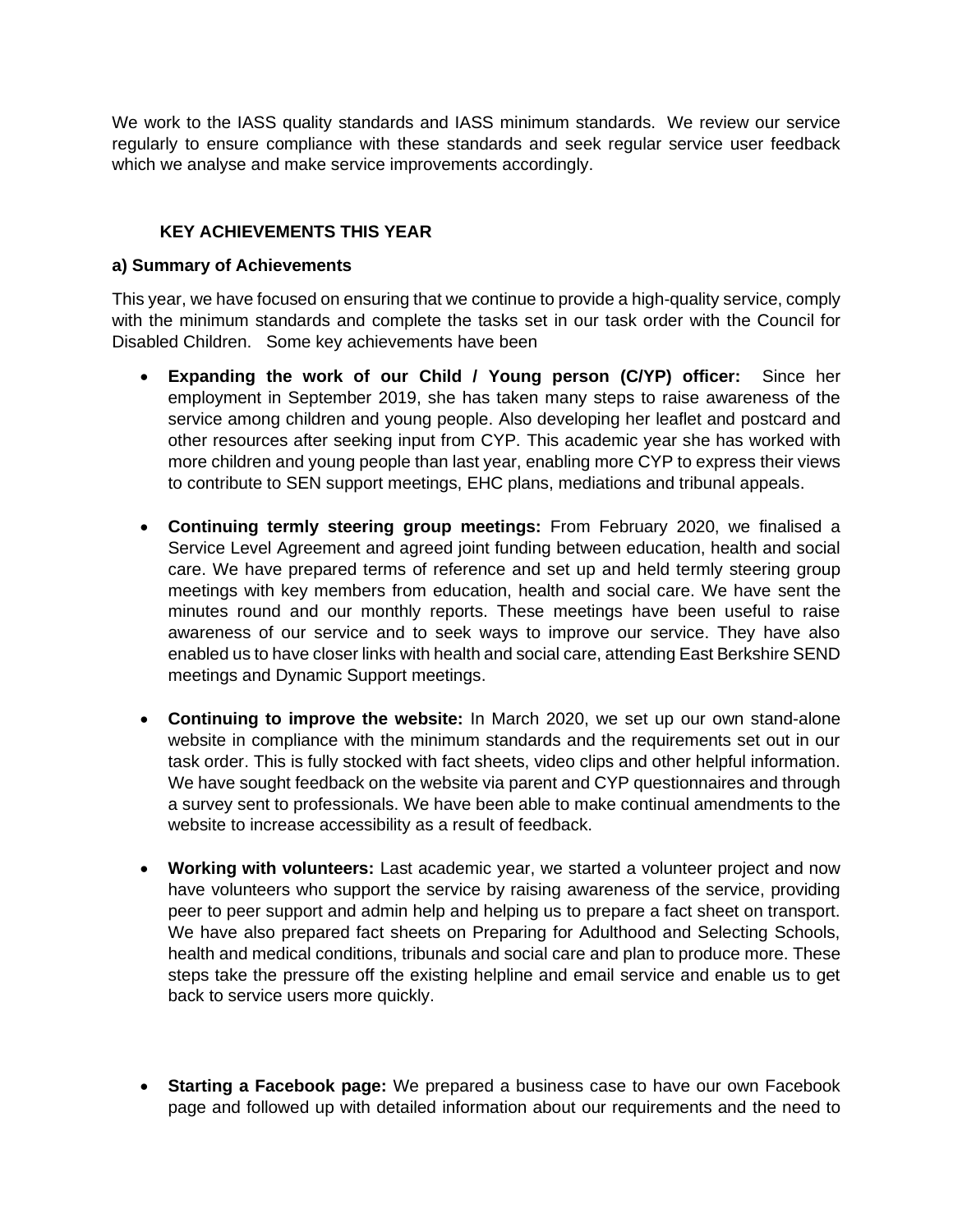have it under the minimum standards. We completed training on social media and read the guidance and sought guidance from our steering group meeting attendees. We subsequently received permission to have our own Facebook page and have advertised it on our email signatures and asked the PCF to refer to it in their newsletter. We post once or twice weekly and the page is being "liked" and "followed". We use the Facebook page to share signposting resources and to raise awareness of the service.

• **Continuing to provide an effective service whilst working from home:** We have continued to attend meetings remotely and provide a flexible service, working around service demand. We kept up to date with the new legislation and gave detailed advice on a wide range of queries. We found our service was needed even more during these times with families feeling increasingly isolated. We also gathered a lot of useful resources to send out to parents on managing during the coronavirus pandemic. We have also tried to help other services by sharing resources with them.

## **b.) Working with Server Users Statistics**

Service users self-refer to the service. We are aware that they are signposted from a variety of sources. We collect this data so that we can analyse where to focus our raising awareness efforts.

In this academic year, service users were signposted by Autism Berkshire, schools, CAMHS, Youth Worker, Early Help, Education Welfare, Facebook, Early Intervention, friend, family, internet, MASH. Parent Carer Forum, Parenting Special Children, SEN team, social worker, web search, Youth Offending Service and the Wayz.

When a service user self-refers, we explain our impartiality and confidentiality and they are given the option of going on to our confidential software system, CrossData. The majority, but not all of our service users consent to going onto the system. Where an individual opts out we record our case work as an anonymous enquiry.

During the academic year of September 2020 to August 2021, IASS provided information, advice and support to 331 service users, a significant increase on the previous year's 236. The way in which we have provided information, advice and support is broken down in the chart below.

| Type of support             | Number academic year 20/21                                                                      |
|-----------------------------|-------------------------------------------------------------------------------------------------|
| Home visits                 | 1 due to the pandemic                                                                           |
|                             | School Meetings/LA meetings attended with $\vert$ 42 plus 7 mediations and 2 tribunal hearings. |
| service users               | Less than last year due to school closures.                                                     |
| Service user helpline calls | 501 (was 437 last year)                                                                         |
| Service user email service  | 2640 (was 1948 last year)                                                                       |
| CYP views sought            | 19                                                                                              |

Given the substantial increase in numbers and contacts, we have prepared a remit document to set expectations of what our service can offer (within the boundaries of the minimum standards). This is now circulated to all new contacts.

## **Types of queries**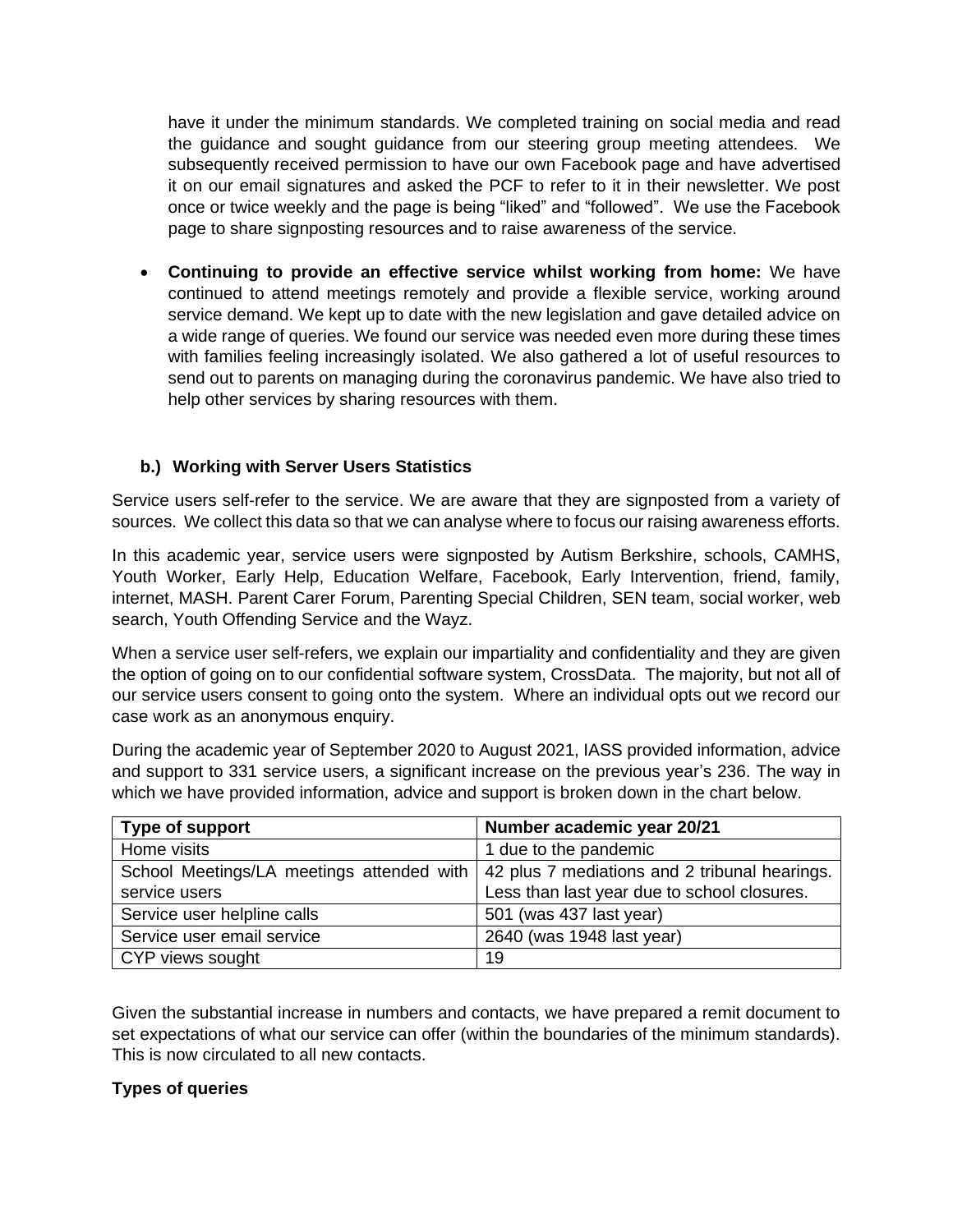Most of our information, advice and support falls in the following categories:

## **In connection with the EHC plan process, including:**

- Considering whether to apply and explaining the process
- Submitting views or request letter
- Support at draft planning meetings
- Reviewing draft EHC plan
- Support in looking at school options
- Discussing legal test re: naming a school
- Support with disagreements and appeals (including mediation and tribunal)
- Support with the Annual Review process

## **In connection with SEN Support, including**

- Support to understand the SEND Code of Practice and Children and Families Act
- Support in preparing for school meetings and impartial support at school meetings
- Support to families experiencing school refusal or anxiety and other mental health difficulties
- Support, information and advice in relation to exclusions
- School transport enquires
- Supporting a child's medical needs at school
- Alternative provision for those who cannot attend mainstream school
- Signposting to other services e.g., Berkshire Healthcare, SEND local offer, support groups, Short Breaks, Social care services

We gather statistics on numbers of cases, types of queries, age ranges and take steps to raise awareness and prepare resources as needed.

We reflect on trends and we have regular meetings with the SEN team where we have an opportunity to share our observations and feedback any topics. We also email any comments or concerns and comment on documents, such as the SEN Commissioning plan, SEN Action plan and the Preparation for Adulthood Audit. We additionally feedback to the CCG, where requested.

## **c.) Raising Awareness of the IAS service**

The SEND Code of Practice says that local authorities must take steps to make their information and advice services known to children, their parents and young people in their area as well as schools and colleges. The IAS service, whilst small, places great emphasis on raising the profile of the service. During this academic year, IASS have regularly contacted numerous individuals and services to ensure that they and their staff have enough service leaflets and offered to speak at team meetings. We keep a spreadsheet to ensure that we are keeping in contact regularly.

Amongst those we have contacted, spoken with and emailed are the Child Development Centre, Sensory Consortium, High Close School, Littledown School, Social Care, EAL, Garth Hill College, New Barn School, Sandhurst Hive, EKC Group, College Hall, Edgbarrow School, Bright Horizons Nursery, Witherslack Group, Mental Health Team, Early Help, Meath School, SHaRoN, Ascot Heath, Owlsmoor Primary School, all Head Teachers, Berkshire Speech Therapy, Addington School, GEMS, Eton Dorney School, Green Gables Nursery, Hurst Lodge, Bramley Day Nursery and Pre-school.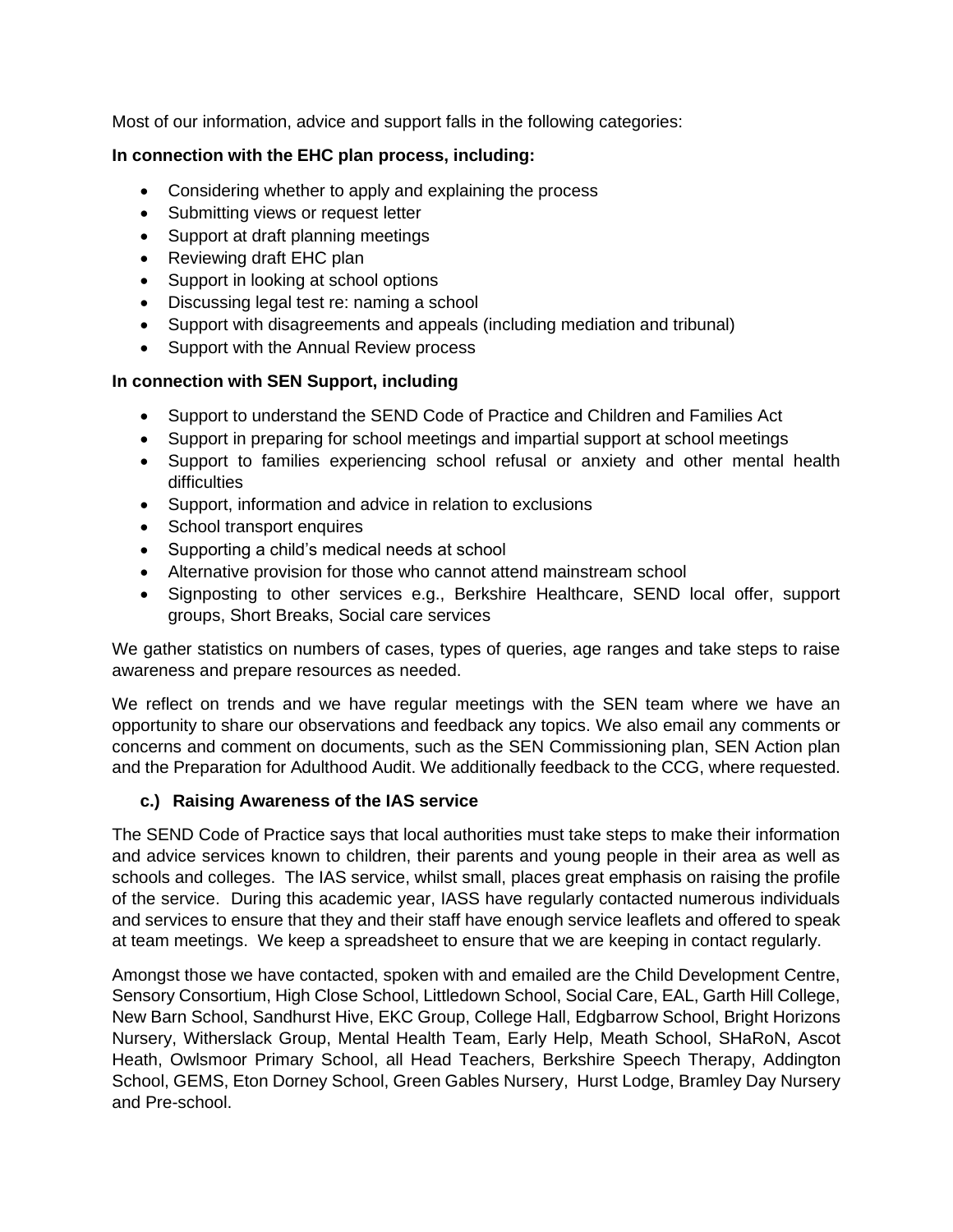Information about our service has been added to the Mencap newsletter.

We also sent details of our service to the Army Families Federation, attended a local coffee morning and then were asked to give a presentation about what IASS can offer at a SEN international study day to professionals.

We additionally gave a presentation about IAS services with Windsor and Maidenhead and Slough IASS to a wide range of health representatives. The presentation was recorded and circulated widely amongst health professionals, including the attendees of the East Berkshire SEND meetings.

The SEN team also send our details out with their letters to parents/carers. We also ensure that our leaflets are included in the annual review packs prepared by Kennel Lane School. We ensure that our leaflet is distributed to the SENCO forums.

We also prepared two digital slides one for general awareness and one aimed at C/YP to be shared with GPs, libraries, schools and colleges.

We have also analysed our ethnic reach and numbers of health and social care cases and raised awareness in these areas, where needed.

We have offered to attend Parent Carer forum meetings and a representative from the Parent Carer Forum attends our steering group meetings, the SEND improvement meetings and the East Berkshire meetings with us.

We are also involved in Bracknell Forest's SEND improvement meetings and attend on a regular basis. We additionally attend the East Berkshire SEND meetings regularly and obtain useful updates and information which enables us to provide a better service. Attending both of these meetings raises awareness of our service.

## **CYP work**

Our CYP Officer has also been very proactive in raising awareness of her role and the service and has contacted Garth Hill College, Birch Hill School and the Chill Out/the Hang Out to offer to attend a drop in session, Our CYP Officer has also sent details of the service, the leaflet and postcard and offered to meet to Nisai, the Family Information Service, Young Minds, Activate Learning, the Educational Psychology service, Home Education Provider, Personal Advisor for SEND, Elevate, Approaching Adulthood and Activate Learning.

Our CYP Officer also created an updated postcard with details of our website.

Our CYP officer significantly increased the number of CYP views collected to 19 and created a CYP video calling policy.

Our statistic demonstrate that this work has significantly raised awareness of the service amongst CYP and resulted in greater contact with this group of service users.

Our CYP Officer has also been attending the IASSN Young Person's network meetings, National CYP meetings, the Youth Justice team meeting, CYP South East meetings and a Digital Participation meeting and gathered useful information.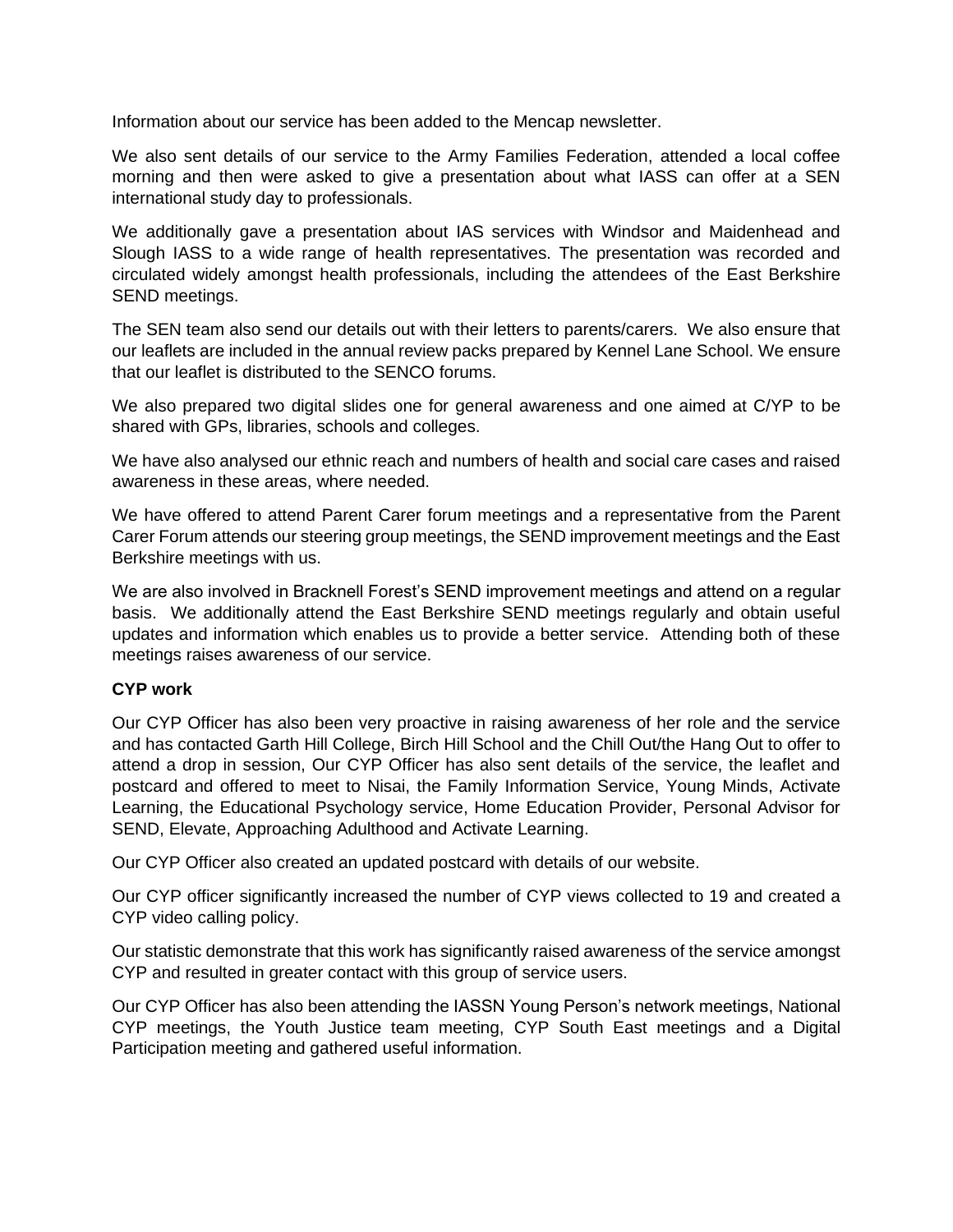## **d.) IASS Staff Training and Development**

This year our staff attended the following courses:

- Exclusions training in October 2020
- Social care training in December 2020
- Early Help for Children and Families and Safeguarding for Children online training in December 2020.
- All levels 1-3 Ipsea legal training, including face to face sessions in February 2021.
- GDPR refresher training in May and June 2021 (for all)
- Unconscious bias training in May 2021
- Tribunal Training in August 2021
- Cache 2 Autism Training in August 2021

We keep a training record for all staff so that we can review what training is needed and ensure that all are fully trained.

We were also present at all South East Regional IASS meetings held this academic year, along with other IASS managers where we shared general information and updates. We also shared resources with other IAS services.

We additionally provided a training session to Jennett's Park School on SEN support, as requested.

# **2. SERVICE EVALUATIONS AND FEEDBACK**

## **a.) Short & Extended Service Evaluation 2020/21**

We found that we were getting lower return rates of our evaluation forms due to the difficulties with service users accessing it or them being more overloaded than usual due to the pandemic. We also found that we received less evaluation forms back as we were not having face to face meetings (due to the pandemic). Mid-way through the year, we therefore created electronic survey's via Smartsurvey, which service users can complete via a survey link.

Service users were either sent a short or a long questionnaire, depending on the extent of the support provided. We analyse the feedback to see what improvements we can make. We received very positive feedback. Please see Appendix 1 for full short evaluation form results and Appendix 2 for full extended evaluation form results.

## b.) **Informal feedback**

We receive a lot of feedback informally (usually through emails) and we record this in our monthly reports. All feedback has always been positive. We have included a few examples below:

*Your calls are the only time I feel like we are going forward, your notes are priceless and wonderful, yet to the point at the same time.*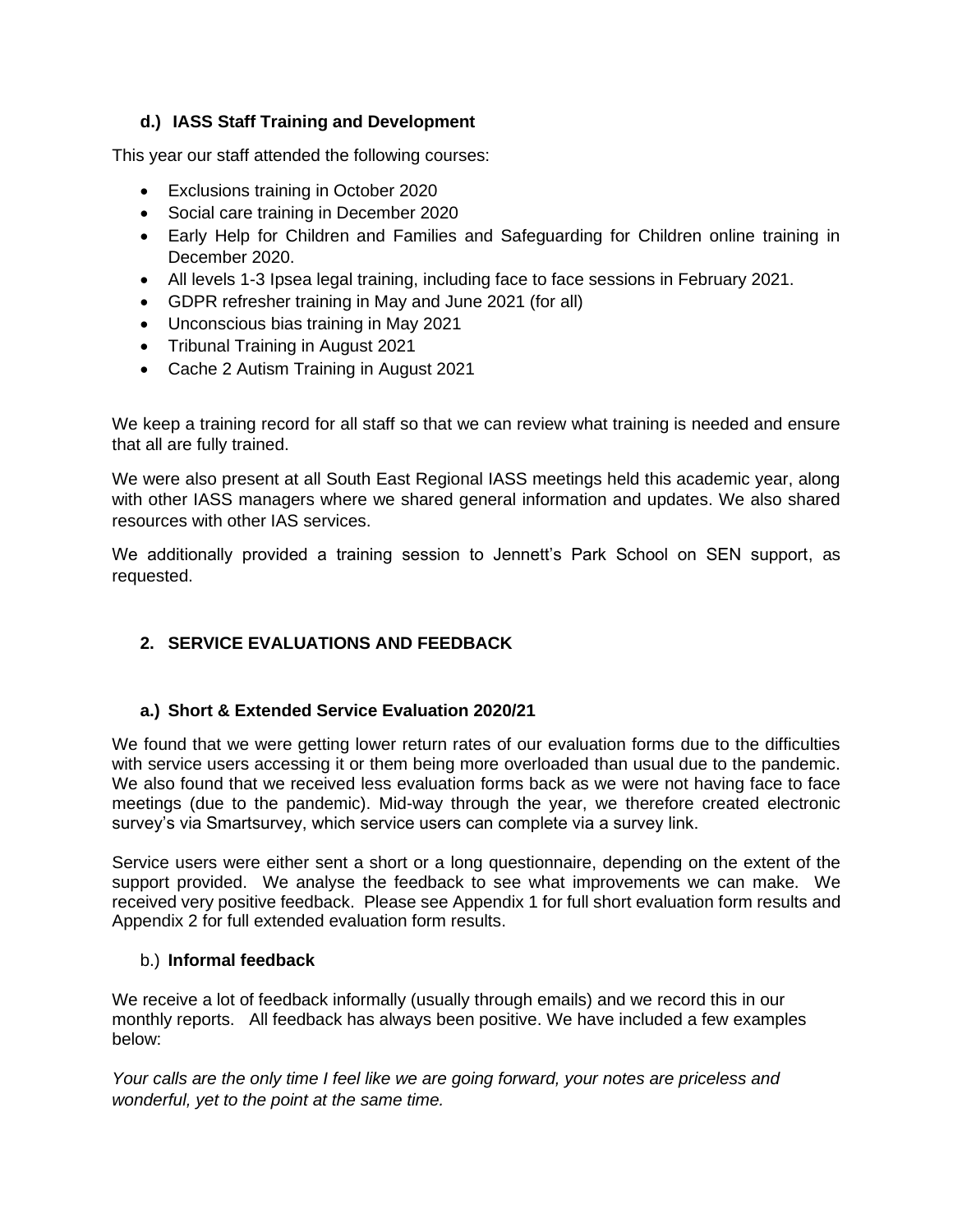*You were great showing knowledge and empathy which is just what us parents need*

*You guys are the best thing I ever did for my son, we wouldn't be where we are without you.*

*Thank you for being my rock in these situations! I can always rely on your calm and clear head.* 

*You have been the biggest help to me out of everyone, it's so nice to talk to someone who understands.*

*I couldn't have done anything without you, you have really empowered and helped me. You have been amazing.* 

*This is the most support I've had, I feel like I want to cry.* 

*Thank you for all the advice and support I received from you and the team. It was so helpful and invaluable at a really stressful time.* 

*Please accept our heartfelt thanks for you and your team's support over these last eight months. It has been really stressful at times but it was good to know I could contact you and that you all cared about \*\*\*.* 

*I would like to say a huge thank you for the support you have shown me in getting the best outcomes for my children. You are amazing and have really kept me going.*

*You are amazing, I can't thank you enough, you are brilliant, the support you provide is overwhelming. We have made so much progress since you have been involved, thank you.* 

*I would just like to say a massive thank you for your help, I do really appreciate it. It was incredibly useful to not only have XXXX's views written down to share with others but also for us as her parents.*

## **3. FUTURE DEVELOPMENTS – WHERE DO WE GO FROM HERE**

We will continue to work with the Council for Disabled Children and the IASS programme regarding our current task order (due to be completed by March '22), ensuring that we comply with all relevant requirements which are to prepare and widely distribute a digital image, increasing the CYP resources online and to create a digital training catalogue and publish it online.

We will prepare case studies as requested, normally approx. two per year. We will continue to comply with all survey requests and information gathering.

We will continue to attend an annual IASS programme managers' workshop each autumn term. We will seek to apply for the maximum about of funding, if any is available via the Council for Disabled Children. We will also work with Bracknell Forest council regarding our budget, seeking to secure the roles of all current IASS staff.

We will continue our efforts to raise awareness of the service, with a particular emphasis on raising awareness amongst children and young people in Bracknell Forest who have or may have SEN via our CYP Officer. We will keep a record of raising awareness efforts and include in monthly and annual reports.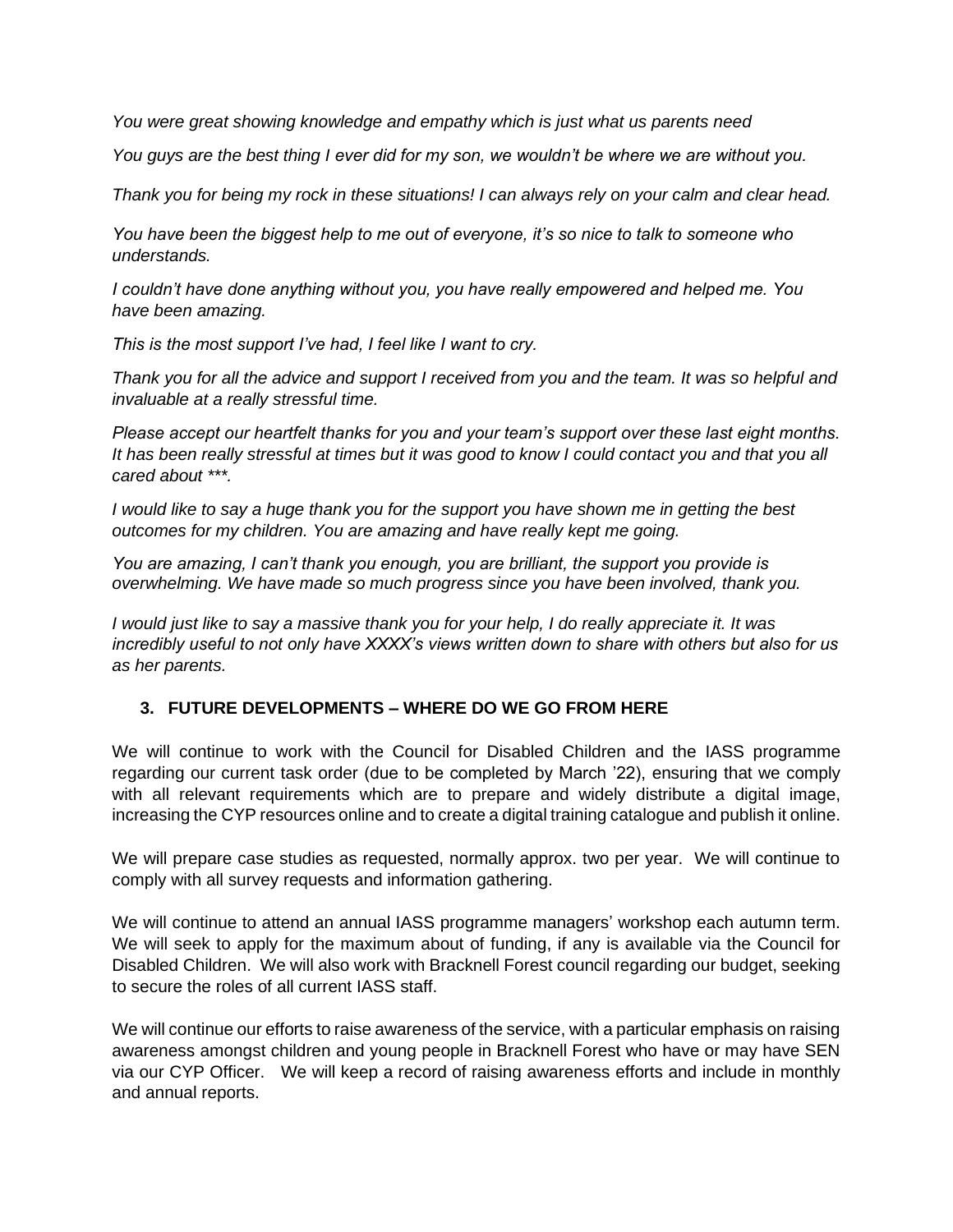We will continue to develop our service, by producing more factsheets for parents, ensure that we review and, where necessary improve our policies. As developed, we will put on our website and make reference to on our Facebook page.

We will continue to reflect on our service, reviewed our compliance against the minimum standards and we will review this each year. We will continue to prepare a yearly Service Development Plan and share it with the Steering Group Committee members for input. We will continue to liaise regularly with relevant partners and other services, including education, health and social care.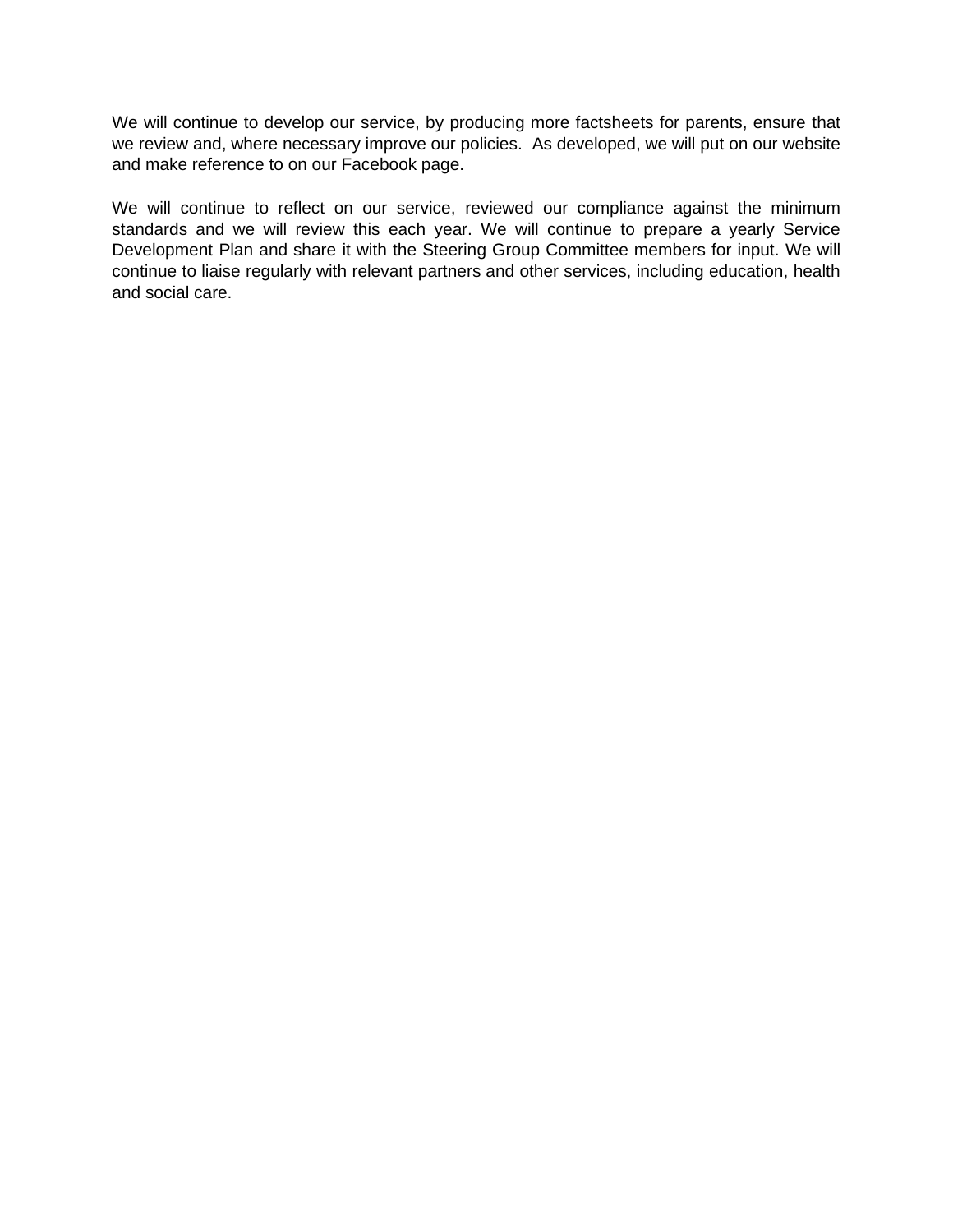## **APPENDICES**

## **APPENDIX 1**

# **Short Evaluation Form Feedback for academic year 20/21**

Short evaluation forms were sent to "level 1" service users who had received less than two hours of support and no face-to-face meetings.

Evaluation forms returned: 8 (2 via feedback form, 6 via survey link)

#### **Results**

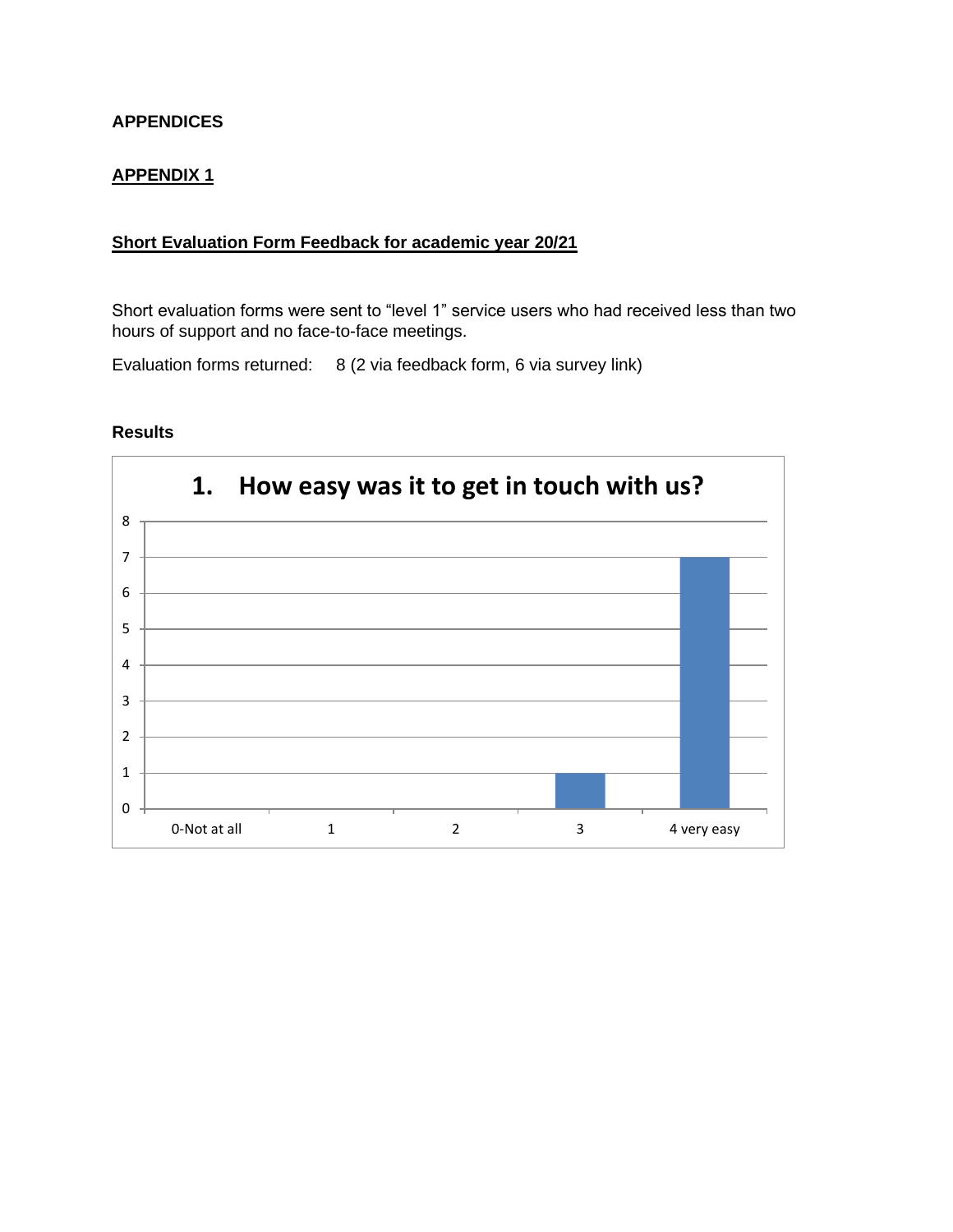

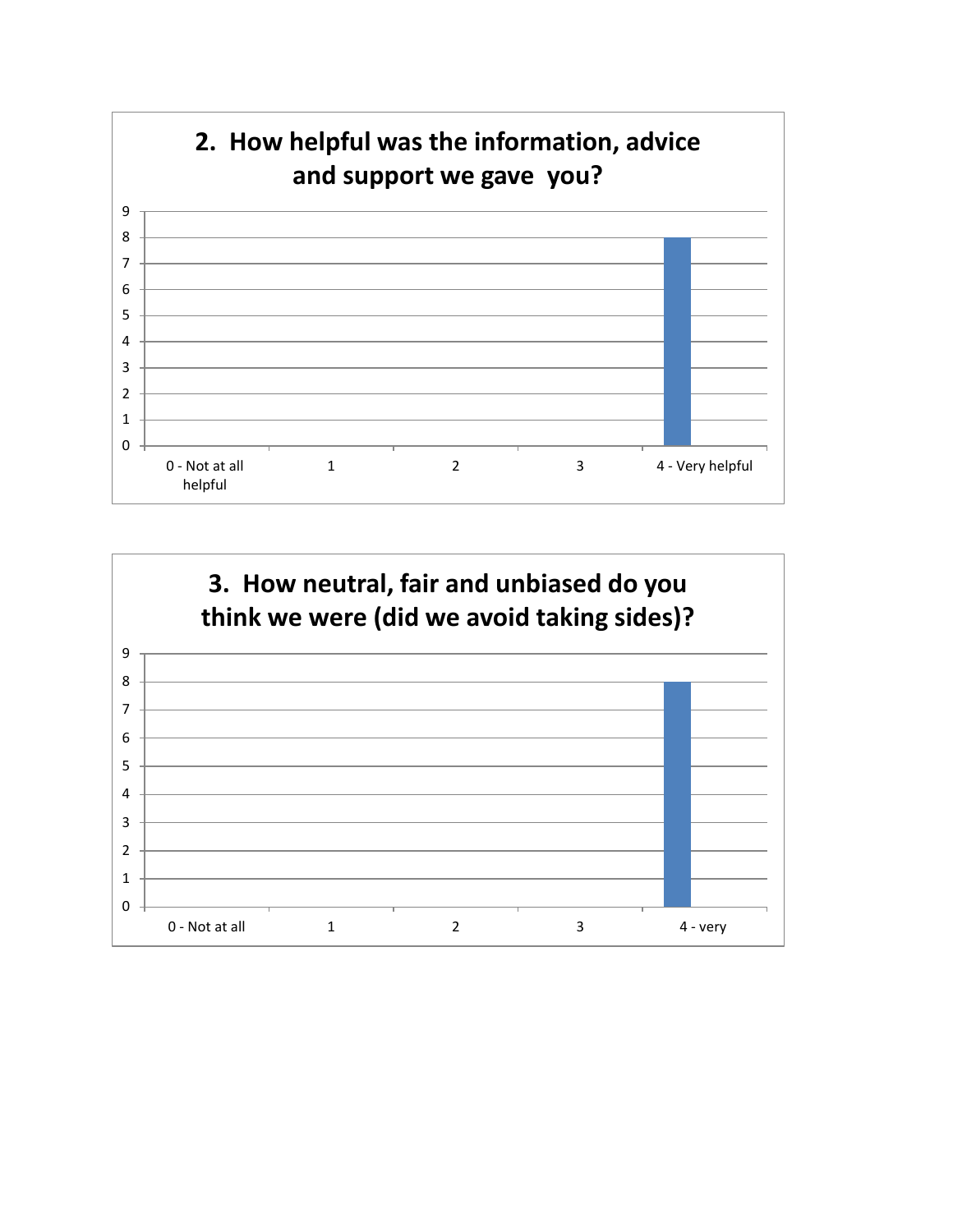

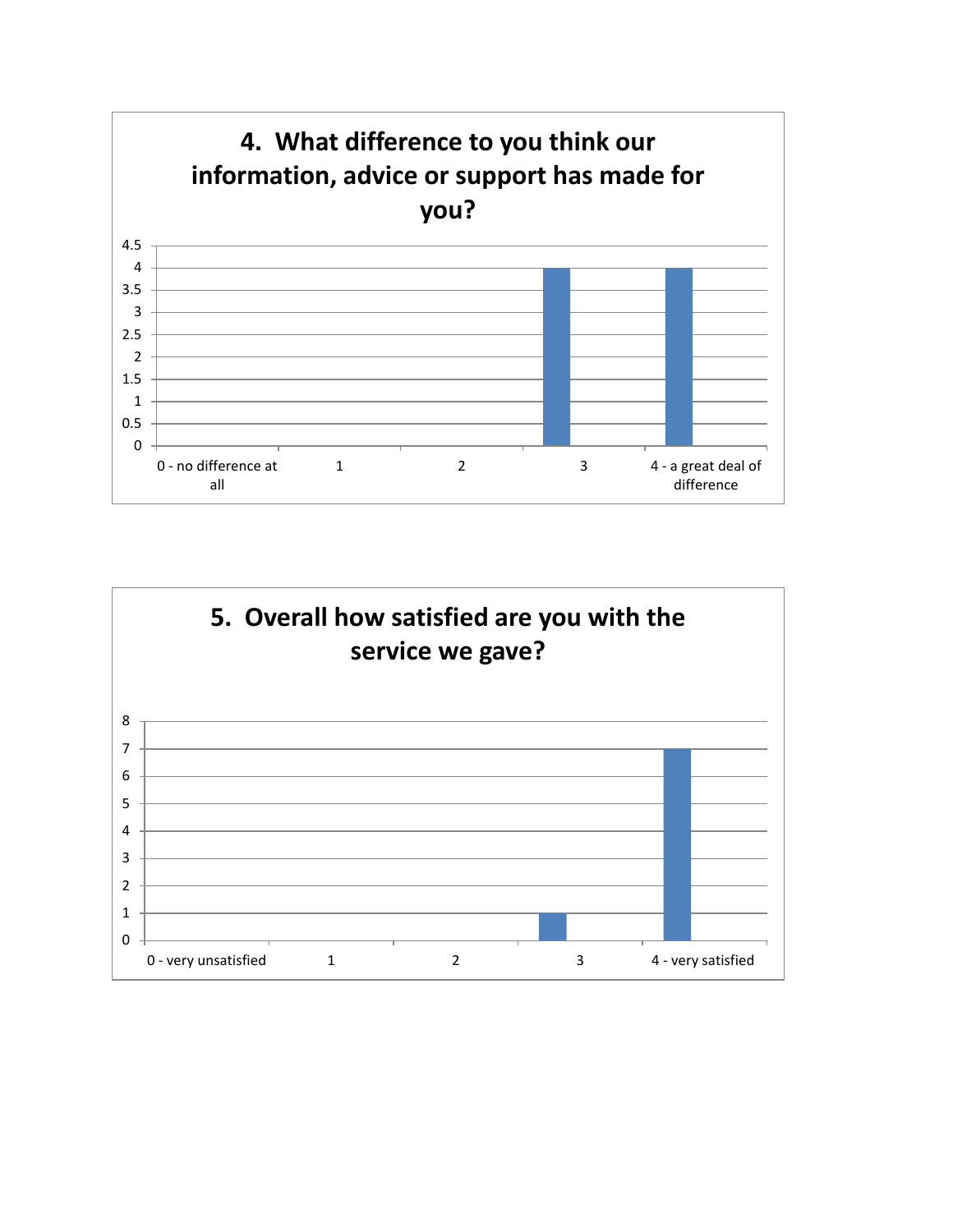

**6b: Is there anything else you want to tell us about our service:**

**Consent from service user received to publish their comments on our service:**

- *I was very grateful to XX who helped me immensely with the issues with school and her presence at the meetings showed school that we meant business and wouldn't be put off to get the help my daughter needed. I also like the fact she has kept in touch over the*  last few years just to see if we needed any help to carry on. I would and have *recommend your services to many friends who seek advice with schools.*
- *I received accurate information, which is not always the case with IASS services so I was pleasantly surprised. The written information I got was extremely helpful and I really felt I could go back to XX for more help at any time.*
- *Was great to have some advice that was neutral. Just what I needed and XX was such a good listener, felt at ease straight away.*
- *Extremely helpful and reassuring. Thank you.*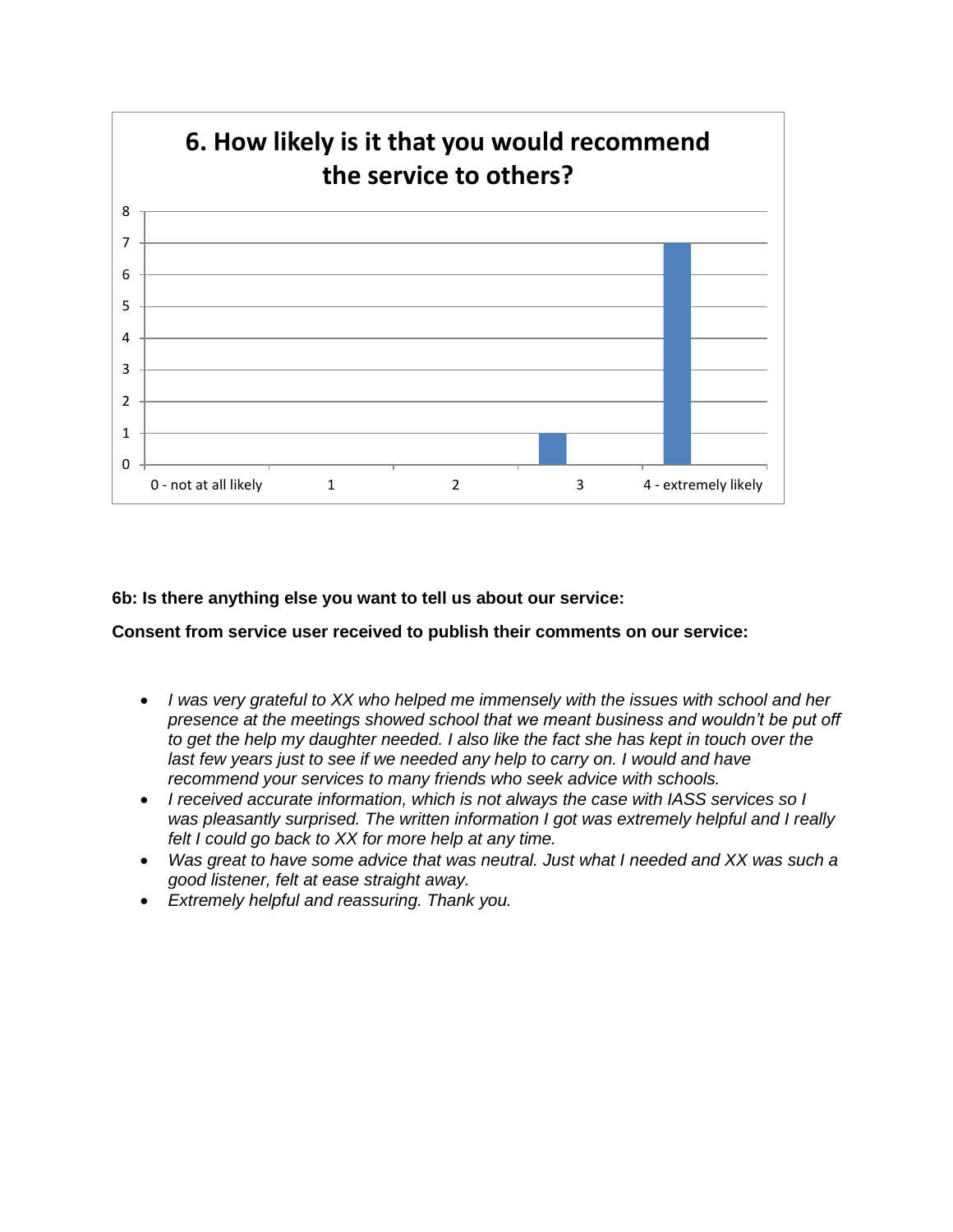# **Extended Evaluation Form Feedback for academic year 20/21**

Extended evaluation forms were sent to level 2 + service users who had received more than two hours of support, often with face to face meetings.

Evaluation forms returned: 18 (9 feedback forms + 9 Smart survey)

## **Results**



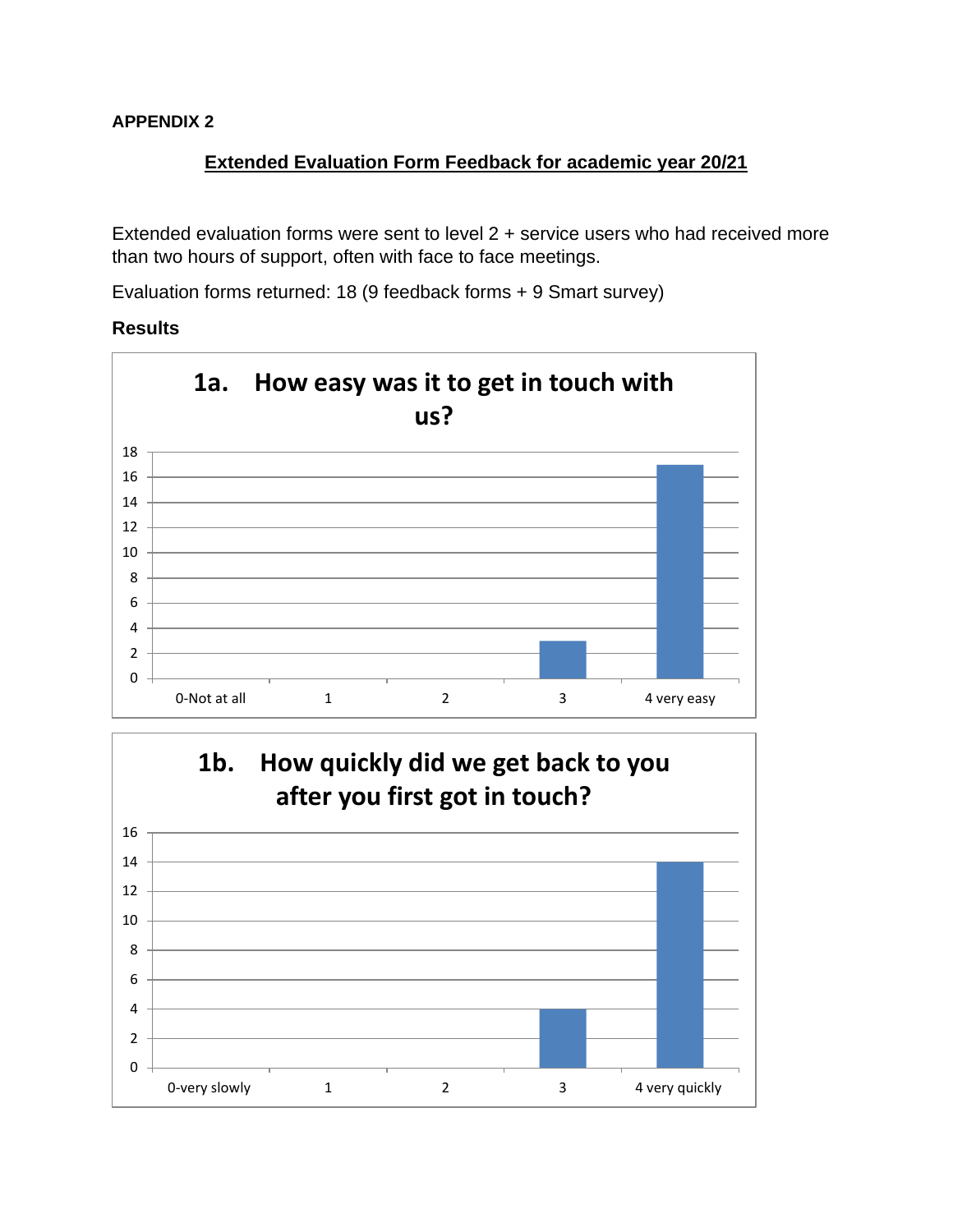

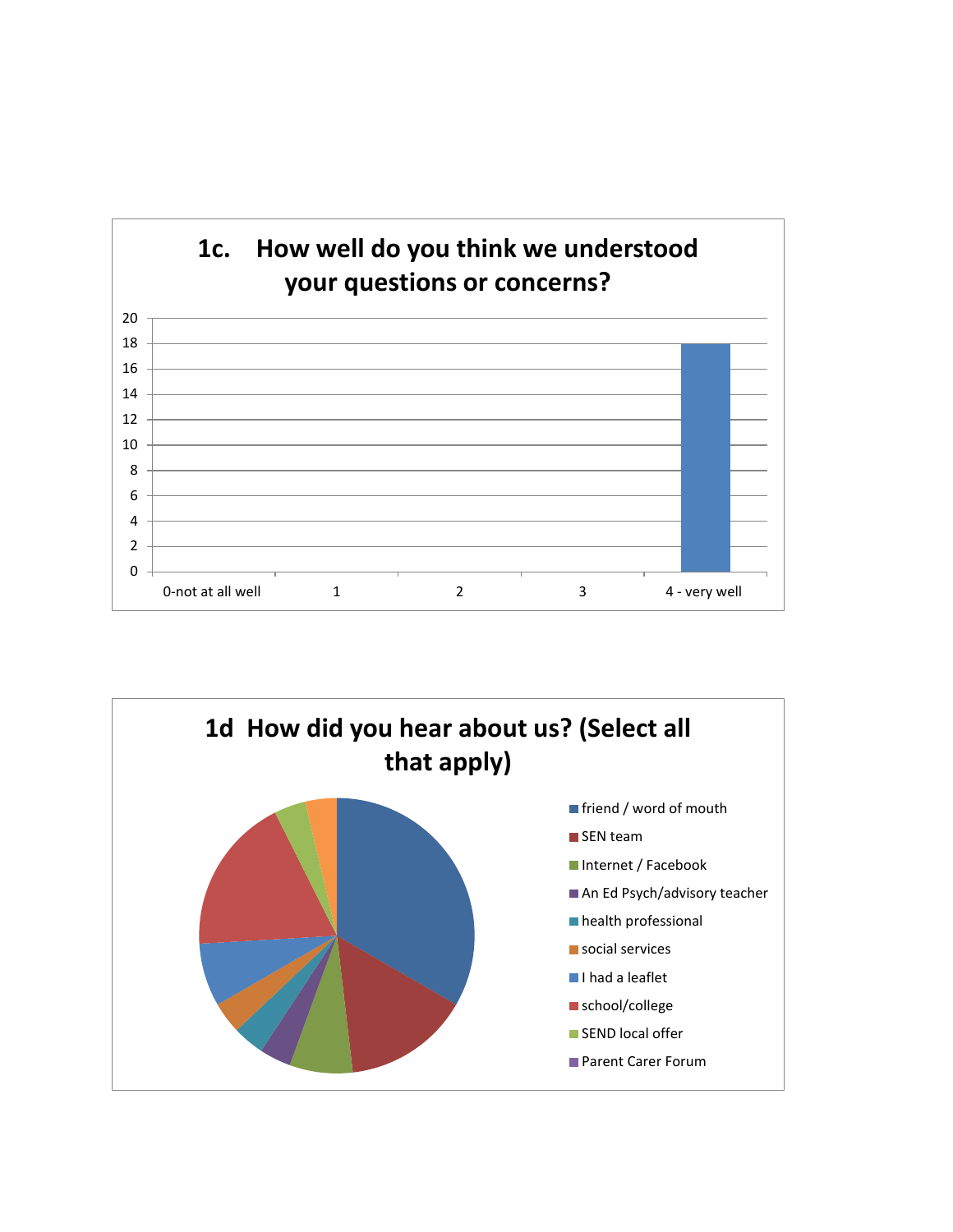

2b When you asked us to help did we (select all that apply):

| Return your calls, emails or texts quickly?                                                                                                                                | 100%  |
|----------------------------------------------------------------------------------------------------------------------------------------------------------------------------|-------|
| Keep in touch with you so you knew what was happening?                                                                                                                     | 100%  |
| Explain why decisions were made and what would happen<br>next?                                                                                                             | 100%) |
| Listen to what you wanted to say and how you were<br>feeling?                                                                                                              | 100%  |
| Treat you with respect?                                                                                                                                                    | 100%  |
| Explain who people were and what their role was?                                                                                                                           | 100%  |
| Provide a confidential service? (In other words, if you told<br>us something did we always check with you that it was ok<br>for us to tell other people what you had said) | 100%  |
| Give you the information and advice that you wanted?                                                                                                                       | 100%  |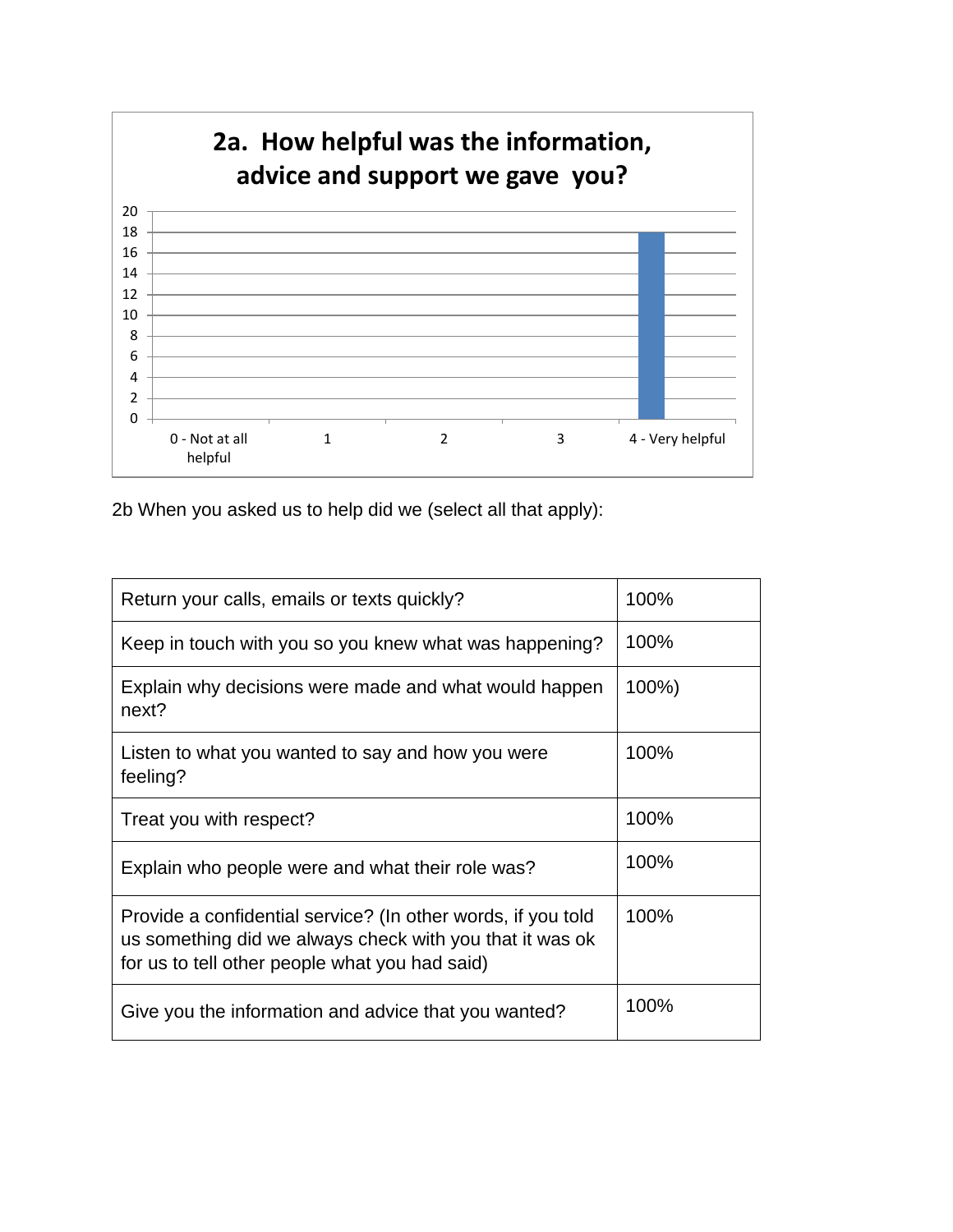



4b. Can you tell us more about the difference(s) we made for you? (Select any that apply)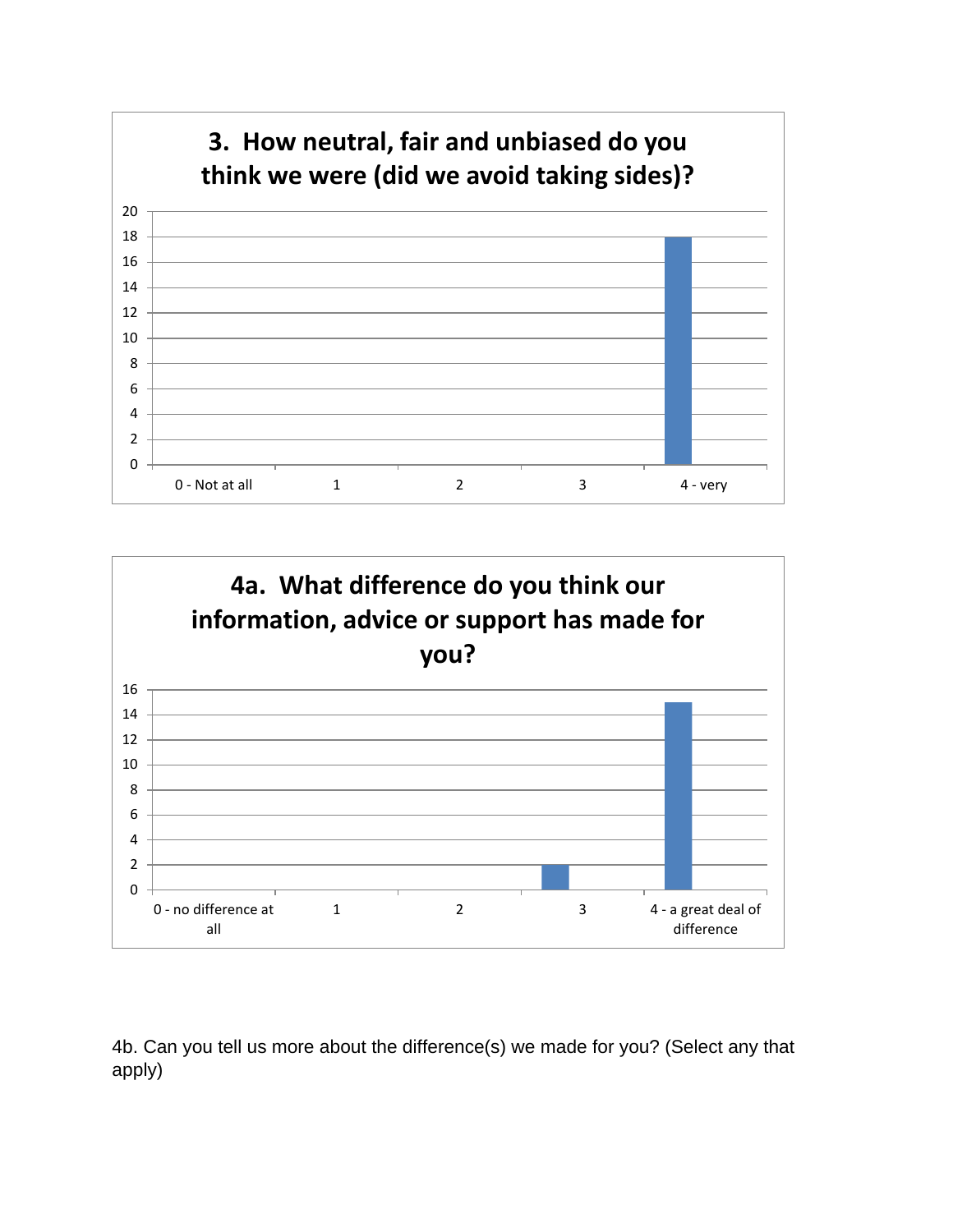| I feel that my needs and concerns are better understood than<br>they were                                                                                                            | 67% |  |
|--------------------------------------------------------------------------------------------------------------------------------------------------------------------------------------|-----|--|
| I now get on better with staff at my/my child's school or<br>college                                                                                                                 | 17% |  |
| I now get on better with staff who work for the Local Authority                                                                                                                      | 22% |  |
| I feel more confident                                                                                                                                                                | 67% |  |
| I have a better understanding of the Special Educational<br>Needs and Disability Code of Practice and the arrangements<br>that should be made for children and young people with SEN | 83% |  |
| I feel more involved in decisions about my/my child's<br>education                                                                                                                   | 50% |  |
| I am happier / less worried about my future                                                                                                                                          | 28% |  |
| I feel that things have got better for me/my child because of<br>the help I have had from the Information, Advice and Support<br>Service                                             | 56% |  |
| <b>Other Comments:</b>                                                                                                                                                               |     |  |
| Has given me the confidence to go ahead<br>CYP Officer was brilliant and understanding as she took a report from my                                                                  |     |  |

- *anxious child. She was friendly and put him at ease which a lot of people can't.* • *SENDIASS provided support and going into meetings with a representative on my side gave me confidence. You know you have someone there that will be neutral and ensure that the SEN Code of Practice will be followed. Thanks for everything you have done.*
- *XX has given me the knowledge which has enabled me to express my views and concerns accurately which I am very grateful for.*
- *I felt someone listened to me*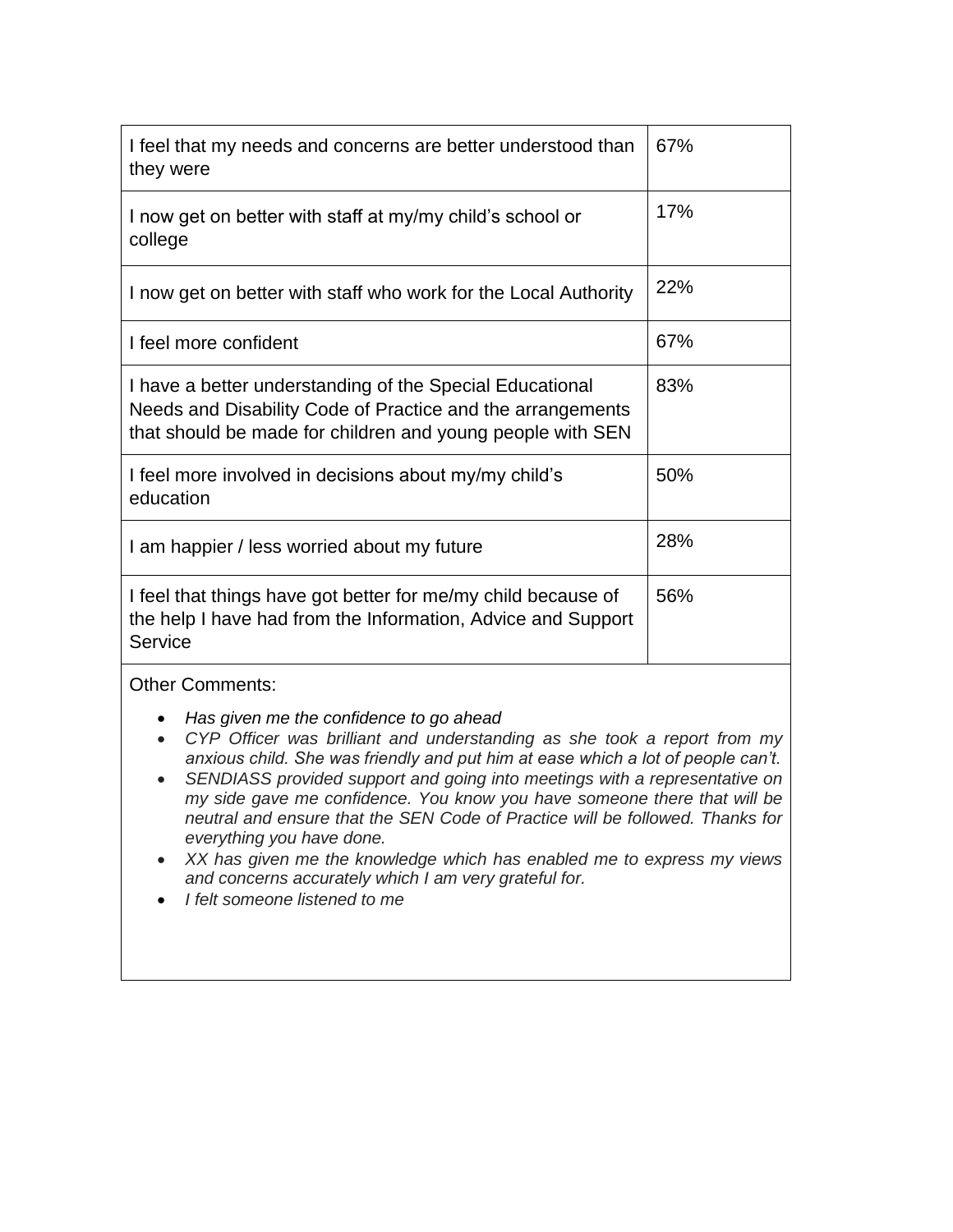

5b Was there anything we could have done better?

- *No (under the circumstances of covid-19)*
- *No, you in general and XX in particular have been perfect in the support, follow up, feedback you gave my son and me.*
- *No, I kick myself I never knew about you before as I could have done with your help before. It meant I didn't have the help I needed at the time*
- *Nothing could have been done better. XX spent hours over the months to help me. She went above and beyond with information etc. whilst remaining impartial*
- No. Excellent team, nice people and very professional. Couldn't ask for more. Wish more *services were like this*
- *Not that I am aware of.*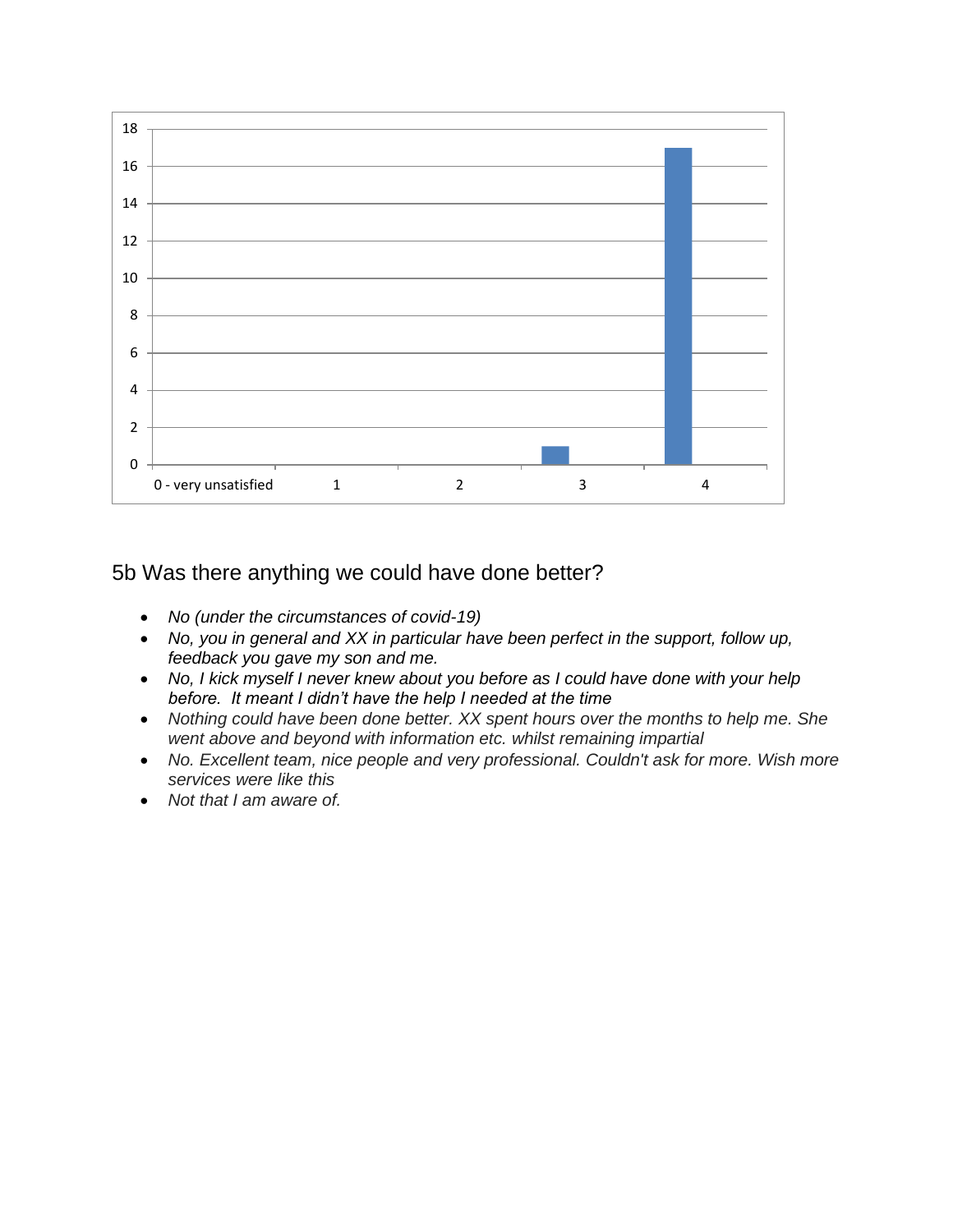

#### **6b Is there anything else you want to tell us about the service?**

- *I want to thank XX for her constant support and huge knowledge of the process and timelines. Your support and guidance before and during meetings with the school have helped me stay on track and flag up issues that I may have not identified without your help. You are always available to answer my questions and you follow up to make sure I*  don't miss important deadlines. You are my go-to person when I feel the school is not *listening as it should. I can't thank you enough, but I'll thank you once more anyway!*
- *XX was helping in my sons appeal, I strongly feel that without XX help and advice I would not have been confident enough to have gone through the appeals process, as I had no understanding of procedures and was totally clueless. With XX's help not only*  have I gained confidence but also gained a little bit of knowledge to my rights and *procedures of the local Authority and the legal rules and regulations that are in place. I felt XX was not only there for support and advice but understood my concerns as a parent and was always ready to listen and support me.*
- *Have recommended you to others. You are invaluable and I wish I had met you sooner.*
- *We are truly grateful for XX and all she has done to support our family. She has given me the confidence and knowledge to make sure our son has the support he needs and has made an overwhelming difference.*
- *I had so much help and support. XX helped me understand the EHCP process, mediation and appealing which I could never have done on my own.*
- *Just want to say a big thank you to the team for all your help and advice which has helped me navigate my son through education and into a job. My daughter is next but I'm far more prepared this time thanks to you. Can't thank you enough for your support/advice, professionalism and just being nice. I wish all services were this good.*
- *Very friendly, supportive and understanding service. Thank you for your continued support.*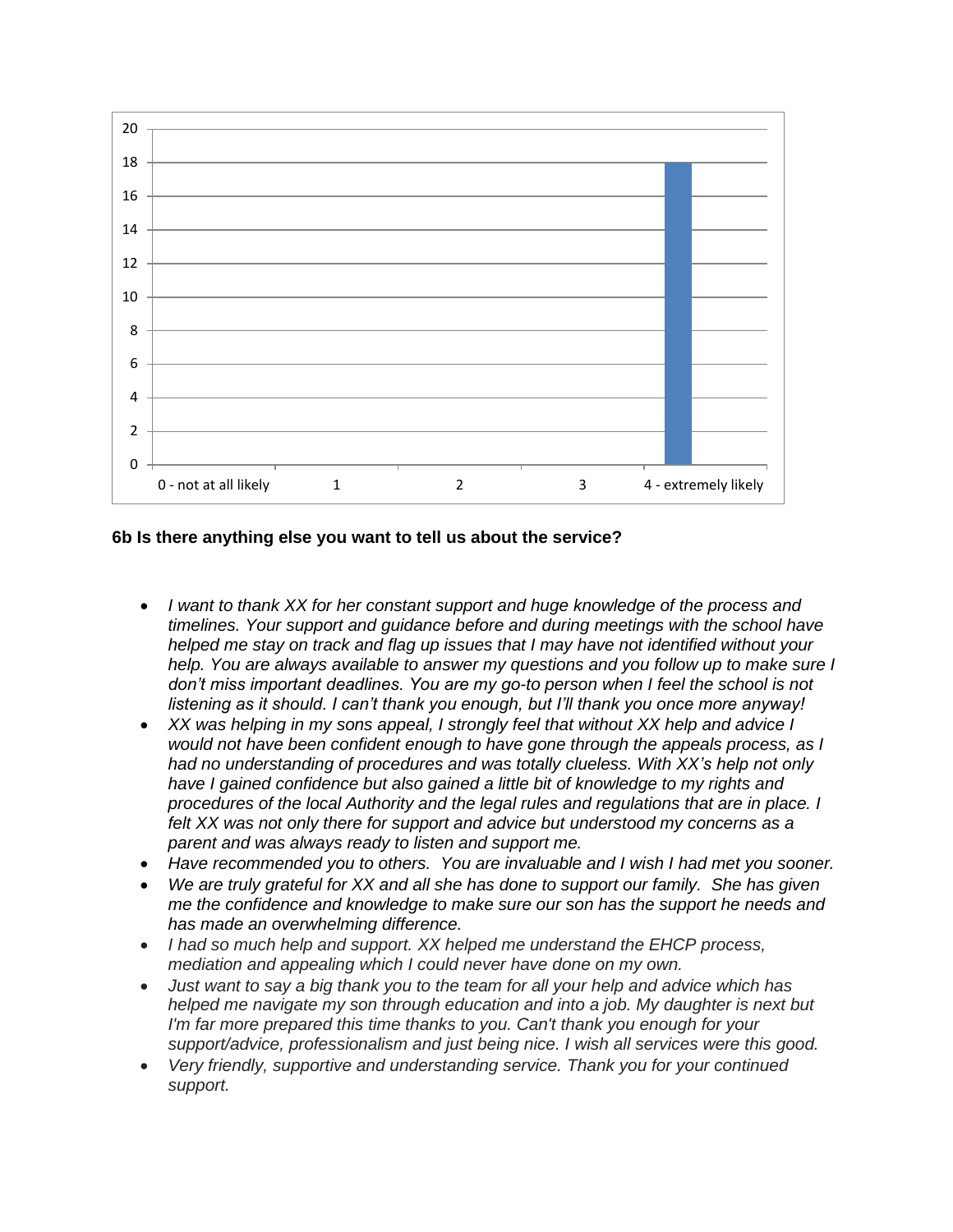• *I have been so grateful for all the help I have received over the last year or so. I felt I was listened to and my worries were understood and useful advice was given.*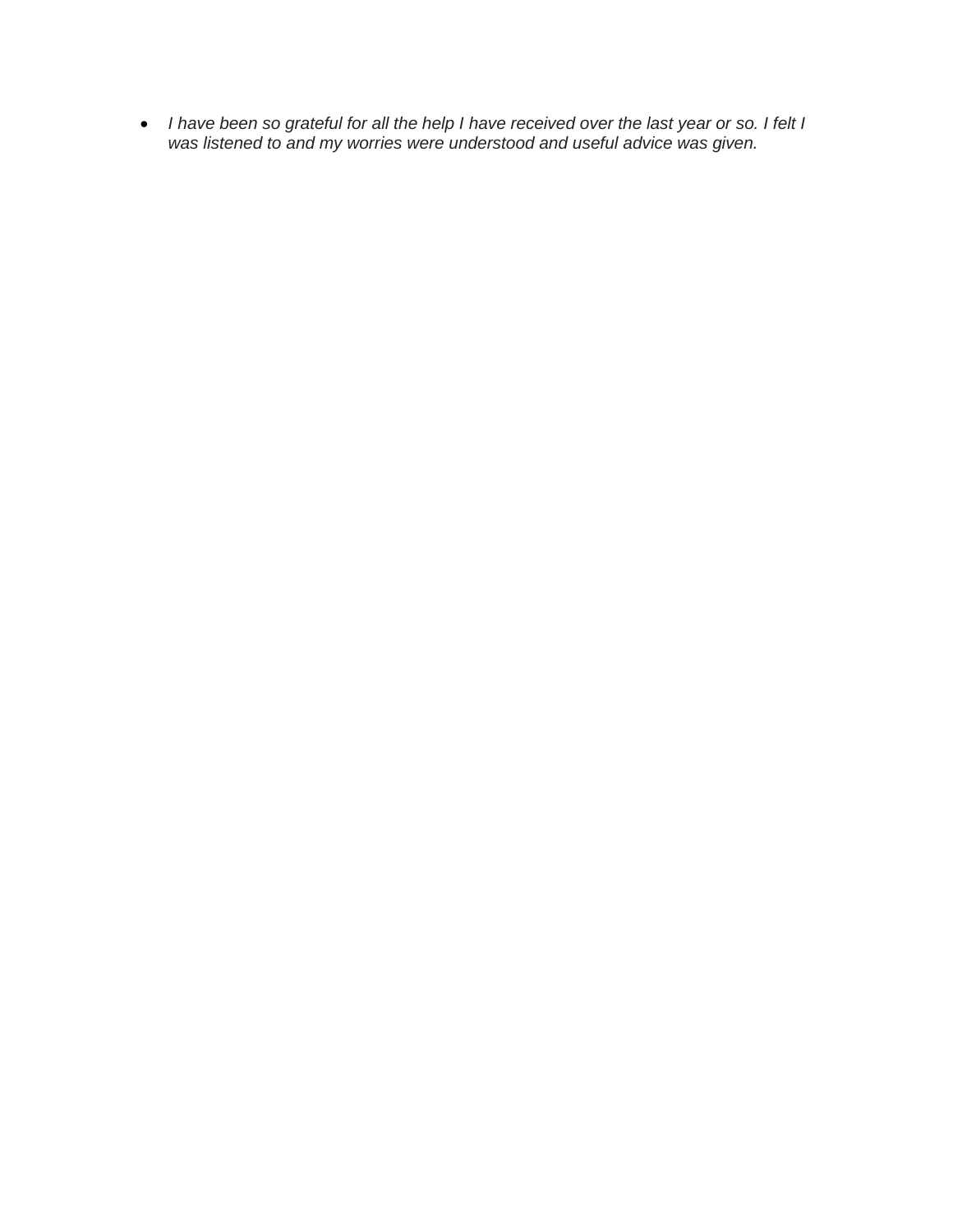#### **APPENDIX 3: IASS Development history to date**

#### **Established 1999**

Bracknell Forest Parent Partnership Service was established in 1999, with one part-time member of staff. In line with the 2014 SEND reforms, it was decided to build on this existing Parent Partnership service and work began in the summer of 2014 to highlight the gaps in service provision and to establish a way of developing the service. In October 2014, the service became Bracknell Forest Information, Advice & Support Service (IASS), with a new logo, service leaflets and a web presence on Bracknell Forest's Local Offer.

#### **SEND Reforms Oct 2014 – Independent support contract through the IASS network**

In 2014, nationally IAS services were given the opportunity to apply for funding from the Council for Disabled Children (CDC) to provide Independent Support (IS). IS was a service for parents/carers and young people who were transferring from Statements of Special Educational Needs to Education Health and Care Plans (EHC plans) or those who were requesting an EHC plan for the first time. Later the remit of IS extended to cover Annual Reviews of existing EHC plans. In October 2014, Bracknell Forest IASS were successful in securing a bid for IS work in Bracknell Forest.

Voluntary organisations were also given the opportunity to apply for funding to carry out IS work. Adviza were successful with their bid to provide IS across Berkshire. IASS worked closely with Adviza to write a Memorandum of Understanding in order to work collaboratively to ensure that Bracknell Forest parents/carers, children and young people could access IS. We regularly met to discuss best practice and developments.

The IS funding was to be used to develop the IAS service as well as to provide IS. The funding allowed the service to employ two additional part time members of staff to support the service. It also enabled us to purchase the software system, CrossData to keep service users and case work information in one secure online location and to allow more in-depth analysis of service needs, demands and source of referrals.

#### **April 19-March 20 – New IASS programme contract**

In July 2018, the Independent Support contract ended. IASS worked with Adviza to ensure that there was a handover process. IASS would now deal with all SEND related queries in Bracknell Forest. With the Independent Support programme ending in July 2018, an opportunity arose nationally for IAS services to tender for a new contract with the Council for Disabled Children and funding bids. In June 2018, we submitted our tender application and in July 2018, we received confirmation that our tender had been successful.

The next step was to prepare a detailed self-review document. We reviewed our service compliance in line with the SEND Code of Practice and IASS Quality Standards and draft new minimum standards. In June –September 2018 we asked for feedback about our service from service users and a wide range of other professionals, we set up face to face meetings, email questionnaires and telephone interviews to collect the feedback. From our own review and feedback, we prepared a detailed self-review document, which was submitted to the Council for Disabled Children in September 2018.